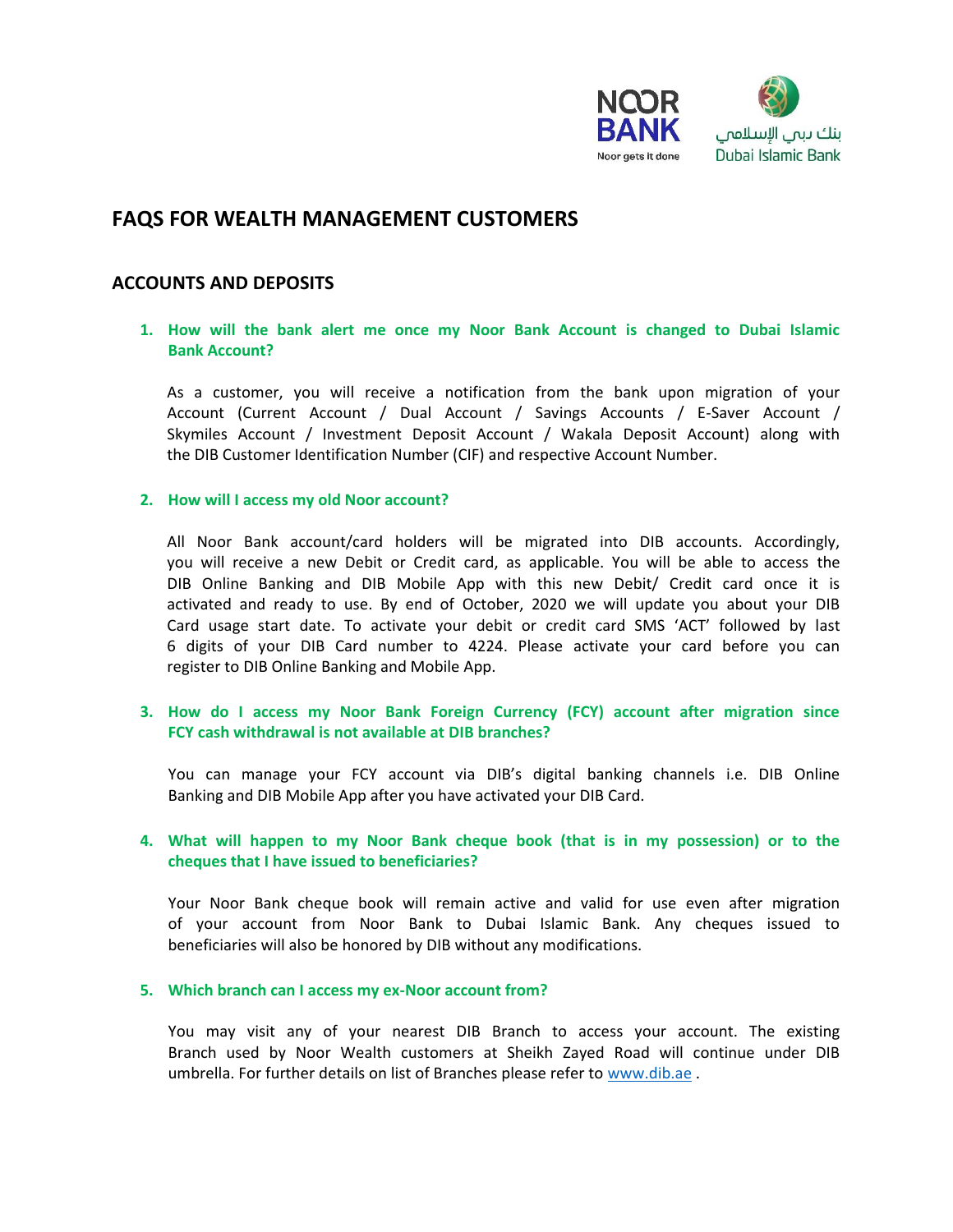

### **6. I have an existing DIB account, will my ex-Noor account be linked to that account?**

Your Noor Bank account will be linked to your existing DIB CIF if your personal data is consistent in Noor and DIB. You will receive a notification from us informing you of the same. In case of any clarification, please visit the nearest Branch or call **600 500 607** (until 31st October 2020) or **+97146092222** (1st November 2020 onwards) or contact your Relationship Manager.

# **7. I have an existing DIB account, but my Noor Bank account did not get linked to that account?**

Please contact your Relationship Manager who will guide on the way forward.

### **8. Can my DIB debit card be linked to my ex-Noor account as well?**

Yes. You will need to visit our branch and raise a request for the same post-migration.

### **9. Will I be able to view the history of my Noor Bank account statement of any past transactions?**

Noor Bank transactions, debits and credits, for the past 1 year will be available on DIB Online Banking/Mobile App via the account statement option.

### **10. How can I get my Noor bank account statement of more than 1 year?**

You will need to visit our branch and raise a request with your Relationship Manager

### **11. Will our existing profit rate change?**

No. The profit rate of the deals that are already in place will not be changed whether those relate to Deposits / Wakalas or financing facilities

### **12. Will the Bank's charges change?**

Yes, fee & charges will be applicable as per Schedule of Charges for Dubai Islamic Bank customers. For our detailed schedule of charges, please visi[t www.dib.ae](http://www.dib.ae/)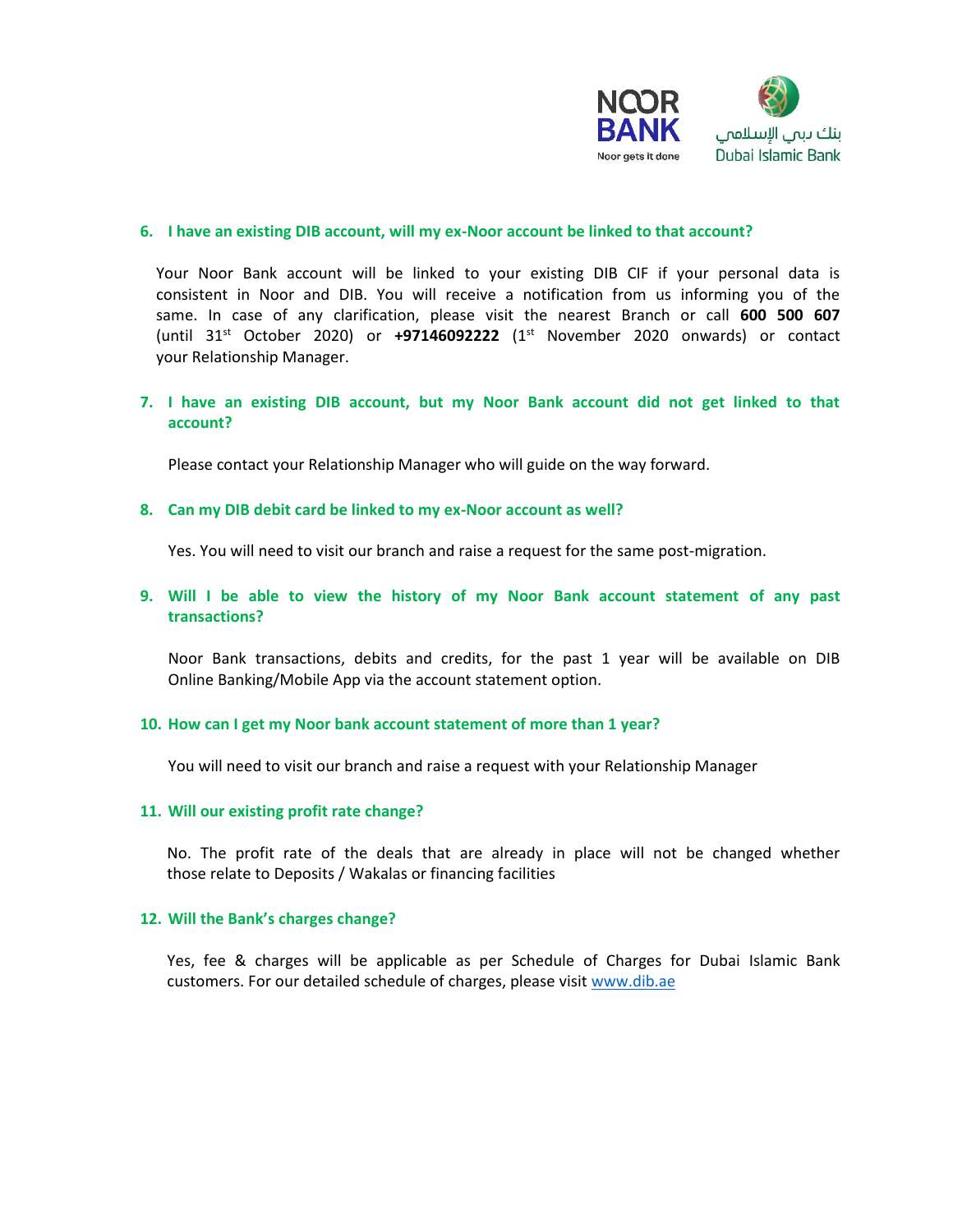

#### **13. What will happen to my Noor Wealth status?**

Your Noor Wealth status will expire once the integration is complete. If you are an individual customer, your new segment in DIB will be Aayan Exclusive Banking. Please contact your Relationship Manager for further details.

### **14. Will I continue to enjoy the fee waiver & discounts I was getting with Noor Wealth?**

You will enjoy all the benefits and privileges of Aayan Exclusive Banking. Fee & charges will be applicable as per Schedule of Charges for DIB. Please visit [www.dib.ae](http://www.dib.ae/) for further details

#### **15. Is there a membership fee for Aayan Exclusive Banking?**

A membership fee for Aayan Exclusive Banking is charged on a monthly basis only to Aayan customers who do not maintain the minimum criteria. This will be effective on an immediate basis post the migration. For our detailed Schedule of Charges, please click [here.](https://www.dib.ae/schedule-of-charges)

#### **16. How do I upgrade to Wajaha Private Banking?**

If you meet the total relationship balance qualification criteria of minimum AED 3,500,000 (AED Three Million Five Hundred Thousand), you are eligible for Wajaha Private Banking. Please speak to your relationship manager who will guide you on how to upgrade.

### **17. What will be my Segment if I have an account in both Noor Bank and DIB?**

Your existing segment within DIB will continue to apply. You can upgrade or downgrade your segment by raising a request through your Relationship Manager or visiting the nearest DIB Branch.

# **18. Who will be my Relationship Manager if I have an account in both DIB and Noor Bank?**

Your Relationship Manager will continue to be your DIB RM. If you wish to change your Relationship Manager, call us on **600 500 607** (till 31st October 2020) or **+97146092222** (1st November 2020 onwards) or visit your nearest Dubai Islamic Bank Branch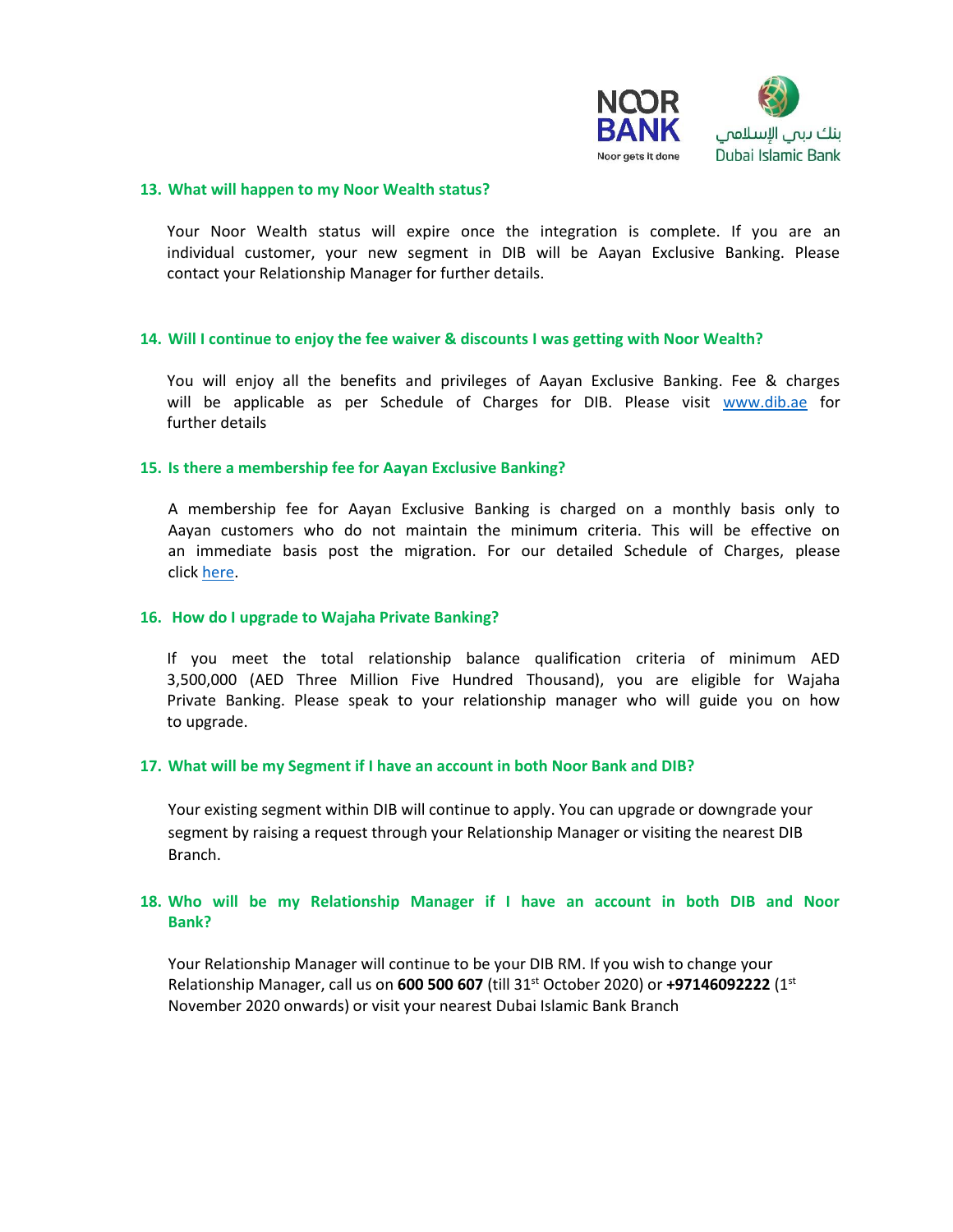

# **19. Who will be my Relationship Manager if I am not an existing DIB customer?**

Your Relationship Manager will continue to be your current Noor Bank RM.

# **20. Who can I speak to for my Noor Wealth account queries?**

In case of any questions, kindly get in touch with us via either of the following options:

- Contact your Relationship Manager
- Call us on **600 500 607** (till 31st October 2020 ) or **+97146092222** (1st November 2020 onwards)
- Visit your nearest Dubai Islamic Bank Branch

# **21. I had assigned Power of attorney to someone to operate my Noor Bank account. Will the same apply on my account once it has been migrated to DIB.**

Yes, the same will continue to apply.

# **22. Will I continue to enjoy Email/Fax indemnity facilities on my DIB account?**

Only select transactions will be allowed through indemnity. Please contact your Relationship Manager to know more details.

# **23. Will my Noor Bank Card continue to function along with my new DIB Card?**

Your Noor Bank Card will continue working until further notification from us. By end of October 2020, we will update you about your DIB Card usage start date.

# **24. If I already have a Dubai Islamic Banking Card will I still get a new DIB card?**

Yes, a new DIB card will still be issued to replace your Noor Bank card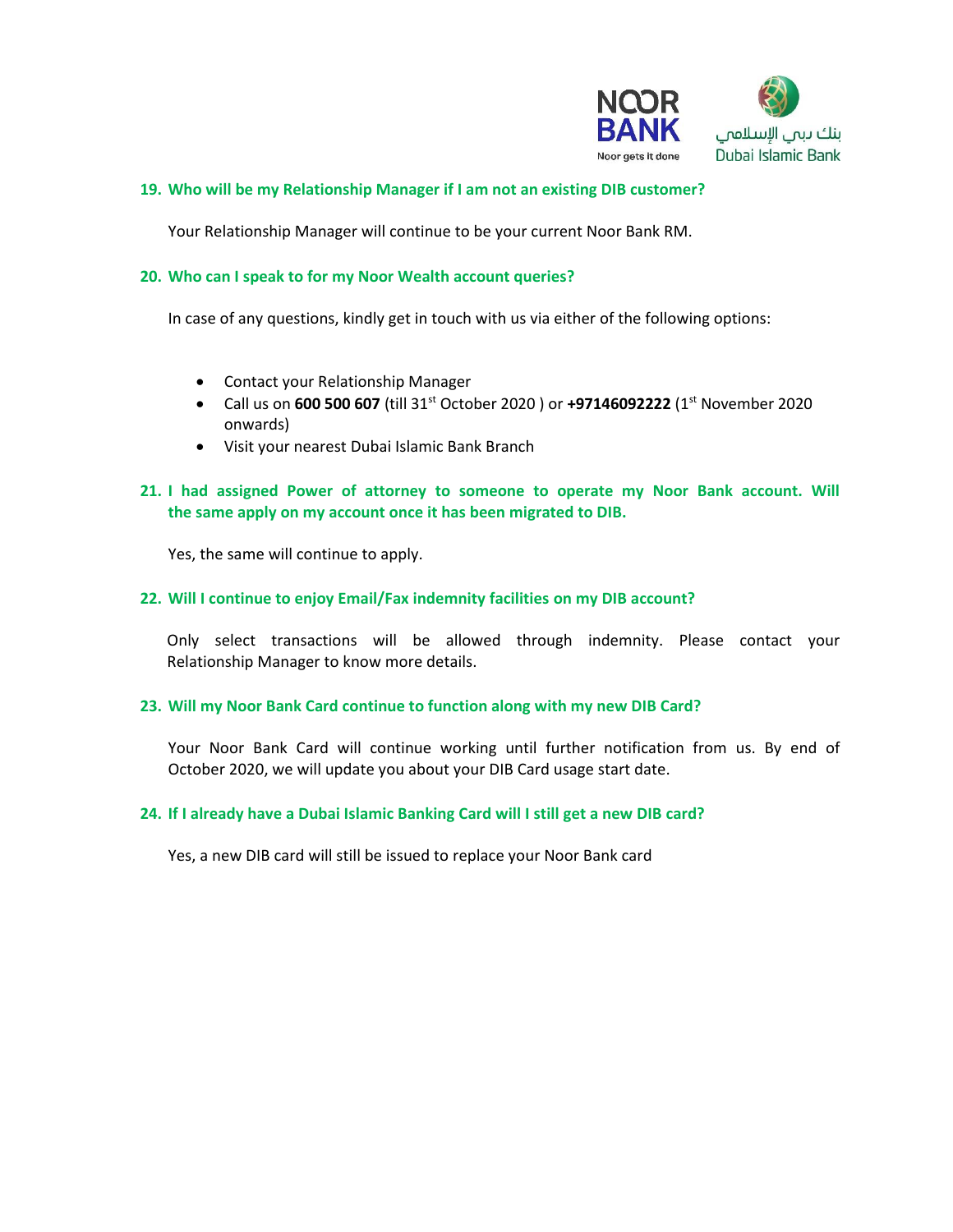

### **ONLINE BANKING**

### **25. How will I be able to access my Noor Bank Online Banking and Mobile App?**

All Noor Bank account/card holders will be migrated into DIB accounts. Accordingly, you will receive a new Debit or Credit card, as applicable. You will be able to access the DIB Online Banking and DIB Mobile App with this new Debit/ Credit card once it is activated and ready to use. By end of October, 2020 we will update you about your DIB Card usage start date. To activate your debit or credit card SMS 'ACT' followed by last 6 digits of your DIB Card number to 4224. Please activate your card before you can register to DIB Online Banking and Mobile App.

### **26. Will my user credentials remain the same to access Online Banking/ Mobile App?**

No, your user credentials will not remain the same. Please ensure to activate your Debit/ Credit card first in order to register for DIB Online Banking or Mobile App.

For quick access, you can use the **'Quick Login'** option in DIB Online Banking [https://online.dib.ae](https://online.dib.ae/) or **MPIN** function in the DIB Mobile App

User Registration:

### **Online Banking:**

Click on **New User** on the main login page of the Online Bankin[g https://online.dib.ae](https://online.dib.ae/) , Select Individual > Card Holder > Enter your active card number and PIN and follow the simple steps to complete your registration.

### **Mobile App:**

Download the DIB Mobile app via your respective App Store / Google Play Click on **Register** on the main login page of the Mobile App, Enter your active card number and PIN and follow the simple steps to complete your registration.

# **27. What will happen to my saved Beneficiaries, saved Billers, scheduled Standing Instructions that were registered with Noor Bank Online Banking or Mobile App?**

Your saved Beneficiaries, saved Billers\* set up through Noor Bank Online Banking and Mobile App will be migrated and available for you within DIB Online Banking/ Mobile App. Your saved recurring Bill payments and recurring Standing Instructions will be transferred to DIB Online Banking/Mobile App and will be executed as per your set up.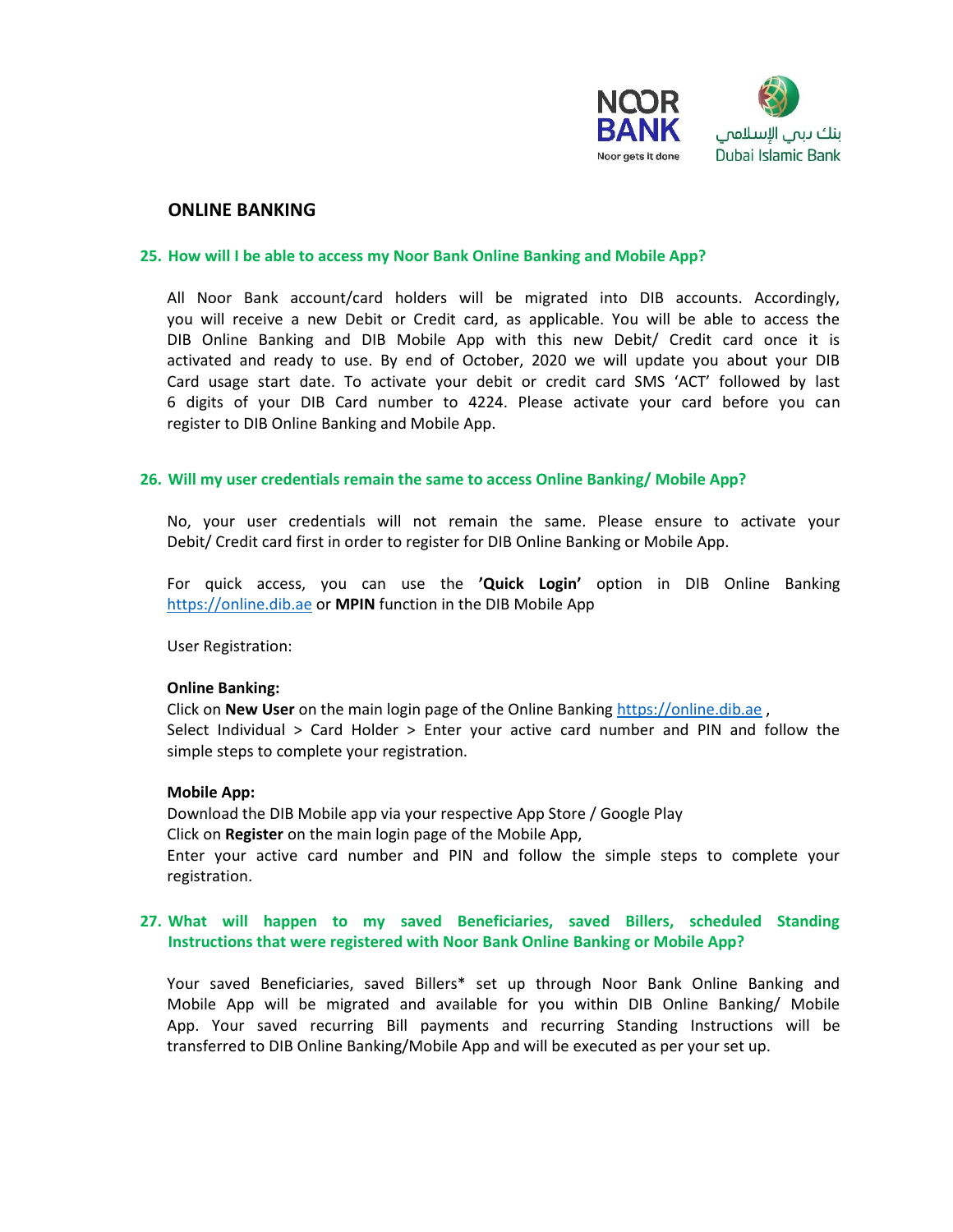

The following will not be migrated and we request you to arrange for alternative payment options to avoid disruption in below scenarios:

- Recurring Bill payments / Standing Instructions that go beyond 5 years.
- Recurring Bill payments / Standing Instructions initiated for Yearly frequency or initiated through Foreign Currency accounts
- One Time scheduled Payments/Transfer requests/ Standing Instructions, that are scheduled for beyond 31<sup>st</sup> October 2020
- Beneficiaries that you might have set up as Domestic Transfers for "DIB Beneficiaries'' will need to be added again as bank transfer beneficiaries under Other DIB Accounts" category

\* The following billers will not be available immediately but will be added at a later stage. Any scheduled payments after 31st October 2020 towards these billers will not be executed.

- 1. Dubai Police
- 2. Empower
- 3. ADEWA (Abu Dhabi Electricity and Water Authority)
- 4. AADC (Al Ain Distribution Company)
- 5. DMCC (Dubai Multi Commodities Centre)
- 6. International Mobile Top-up

### **28. Will my transaction limits remain the same?**

Limits will be according to DIB's defined transaction limits.

# **29. How will I receive a One-Time Password (OTP) for Online Banking and Mobile App transactions when my account/card is transferred to DIB?**

Going forward, you will only receive your One-Time Password (OTP) by SMS and not by email anymore.

Your mobile number on record with Noor Bank will be migrated to DIB and used for OTP and other SMS related communication.

# **30. Will I be able to view the history of my Noor Bank account statement of any past transactions?**

Noor Bank transactions, debits and credits, for the past 1 year will be available on DIB Online Banking/Mobile App via the account statement option.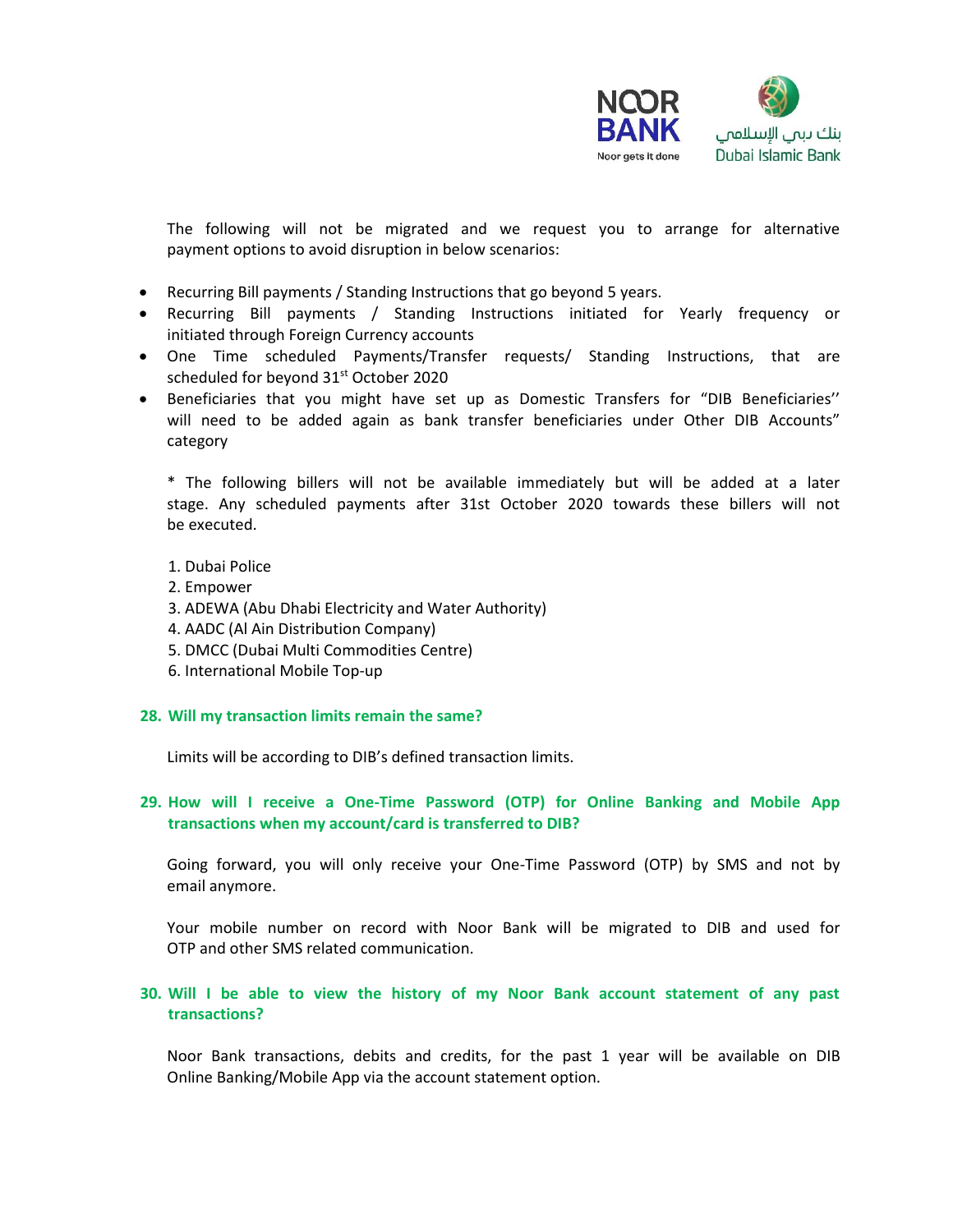

### **31. What will happen to my Noor Bank earned Rewards points?**

Unredeemed balance points will be migrated to Dubai Islamic Bank on migration date as Wala'a rewards (in equivalent AED value) and posted to customer's Wala'a account. You can view your Wala'a Rewards on DIB Online Banking/ Mobile App and you can use it for online bill payments, airlines, shopping, hotels and Club Apparel redemption. Please visit [www.dib.ae/Walaa](http://www.dib.ae/Walaa) for more details.

# **CARDS**

**32. Would all my NB standing instructions/DDA linked to the NB cards; be automatically moved to DIB or do I need to apply again for the same?** 

- DDA will be moved automatically.
- Standing Instructions within NB internet banking will be moved to DIB automatically.
- Standing Instructions with merchants need to be set-up again. You will need to replace with your new DIB card.

### **33. What will happen to my Noor Bank card?**

Your NB card will be replaced by DIB card and the DIB card will be sent to you, furthermore you will be notified about your DIB card delivery on your mobile number.

### **34. Will my Noor Bank Card continue to function along with my new DIB Card?**

Your Noor Bank Card will continue working until further notification from us. By end of October 2020, we will update you about your DIB Card usage start date.

### **35. Will there be any additional fee to replace the card?**

There will be no additional charges for replacing your Noor Bank card with DIB card.

### **36. When will I receive my DIB card?**

The DIB card delivery process by the courier company will begin from mid-August 2020. However, due to the large number of cards that need to be produced and dispatched, your DIB cards will be delivered to you between  $15<sup>th</sup>$  August 2020 and  $15<sup>th</sup>$ October 2020.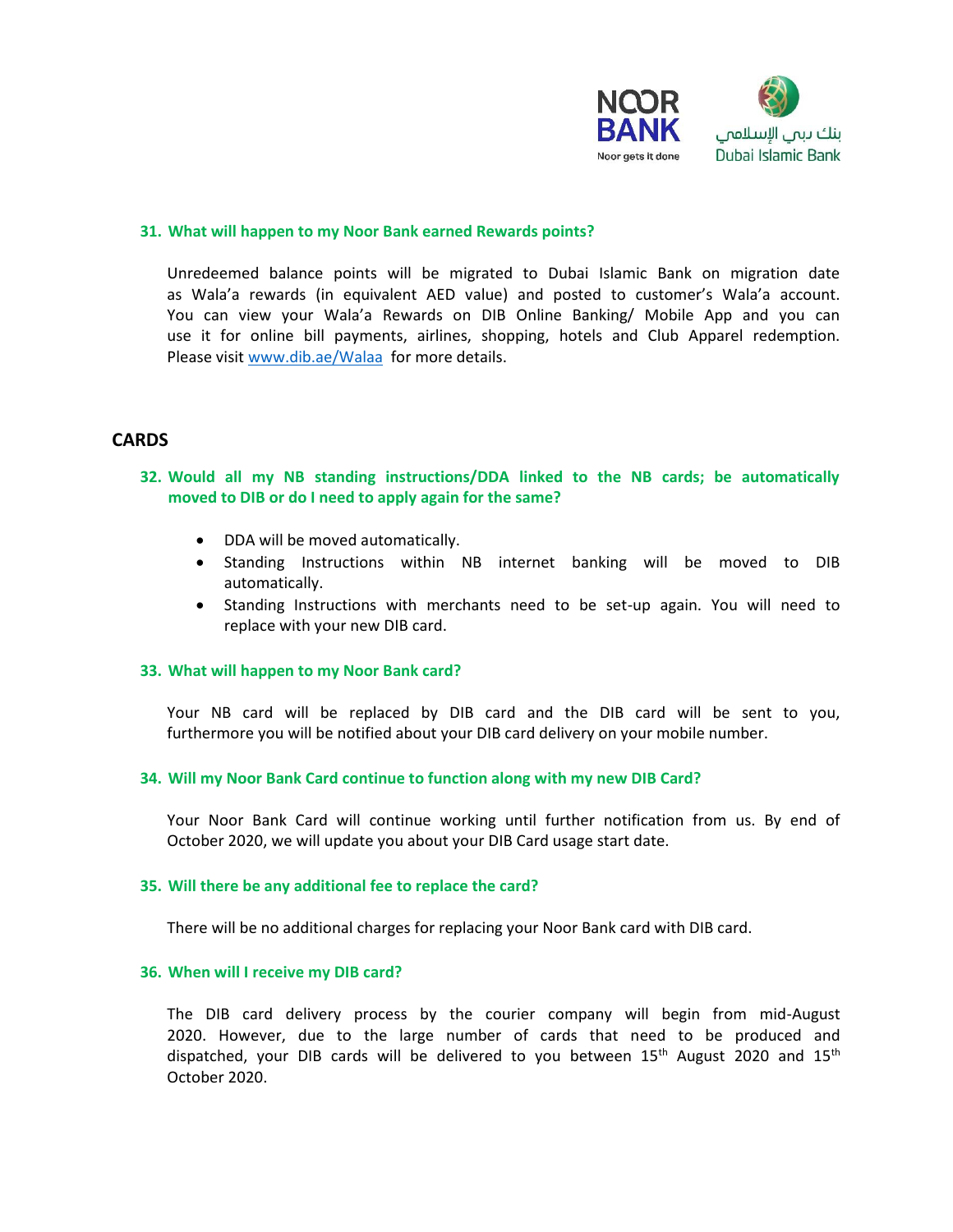

You shall be contacted by the courier company for delivery of your DIB card.

# **37. What if I still don't receive my new DIB card by 15th October 2020?**

You may contact the courier company with your tracking reference number received via SMS on your mobile number.

Please contact **600 500 607** (till 31st October 2020) or **+97146092222** (1st November 2020 onwards) to assist you; in case you don't receive your card by 15 October 2020.

### **38. When will I receive my DIB debit card?**

You will first receive your DIB debit card through courier. Subsequently your DIB account details and IBAN will be notified to you through a separate communication.

# **39. What will happen to my Noor Bank cheque book (that is in my possession) or to the cheques that I have issued to beneficiaries?**

Your Noor Bank cheque book will remain active and valid for use even after migration of your account from Noor Bank to Dubai Islamic Bank.

Further, any Noor Bank cheques issued by you will be honored by DIB upon presentment. You can also apply for a new cheque book from DIB through online banking, mobile app or any DIB branch post migration.

### **40. What is the limit on my credit card?**

Your credit limit will remain the same, as it will be transferred from NB Credit Card to your new DIB Credit Card. Your balance on your new DIB card stays the same as NB card. Your Easy Payment Plan (EPP), Easy Cash or Balance Transfer (BT) availed on your Noor Bank Credit Card will be transferred to your new DIB card. You will continue to pay your regular monthly instalments until the tenors come to an end. Your retail and cash transactions will be carried over from NB to DIB.

### **41. How can I continue my transactions on my debit card?**

Your retail and /or cash transactions will be carried over from NB to DIB

### **42. What will happen to my Noor Bank earned Rewards points?**

Unredeemed balance points will be migrated to Dubai Islamic Bank on migration date as Wala'a rewards (in equivalent AED value) and posted to customer's Wala'a account.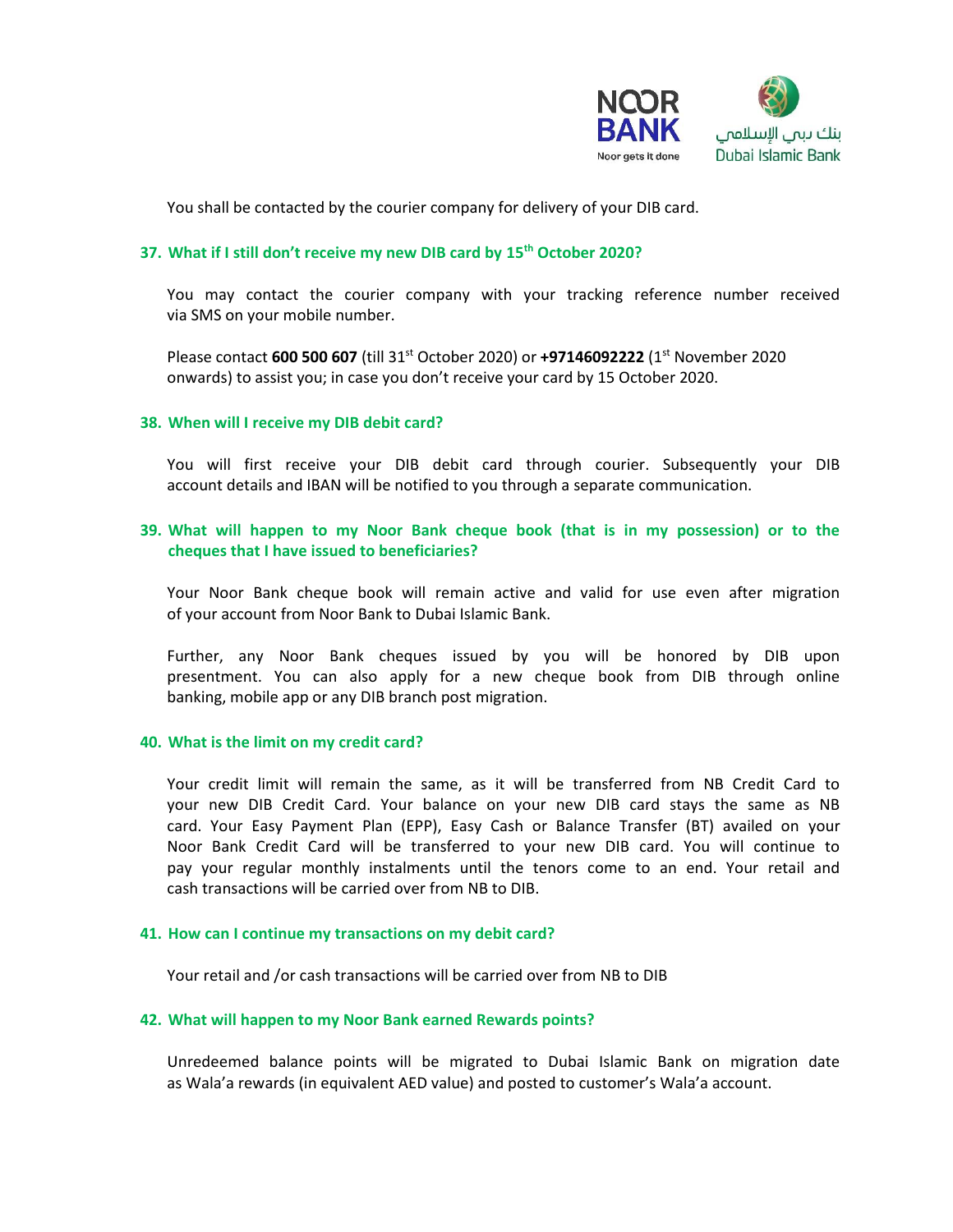

You can view your Wala'a Rewards on DIB Online Banking/ Mobile App and can be used for online bill payments, airlines, shopping, hotels and club apparel redemption. Please visit www.dib.ae/Walaa for more details.

# **INVESTMENTS**

### **MUTUAL FUNDS**

### **43. What will happen to my Mutual Fund investments done with Noor Bank?**

Your investments in Mutual Fund will continue to remain under your ownership with DIB. You can make new subscriptions or redeem your existing units through DIB. Please contact your Relationship Manager for further details.

### **44. Will I continue to receive Dividends on Mutual fund?**

Yes. You will continue to enjoy all benefits of your investments, including receipt of Dividends as and when they are paid by the various Fund Managers.

### **45. Where will my Mutual fund dividends be credited?**

Your dividends will be credited to your Noor Bank account which will be migrated to DIB. Please refer to the Accounts and Deposits Section of the FAQs for further details on your Account.

### **46. Once my Mutual Fund investments mature, where will the proceeds be credited?**

The maturity proceeds of your investment will be credited to your Noor account which will be migrated to DIB. Please refer to the Accounts and Deposits Section of the FAQs for further details on your Account.

### **47. How will I know the valuation of my Mutual Fund investments with Noor Bank?**

You will receive periodic statements for your investments from DIB. For any ad hoc queries pertaining to valuation, please free to contact your Relationship manager who will provide you the same.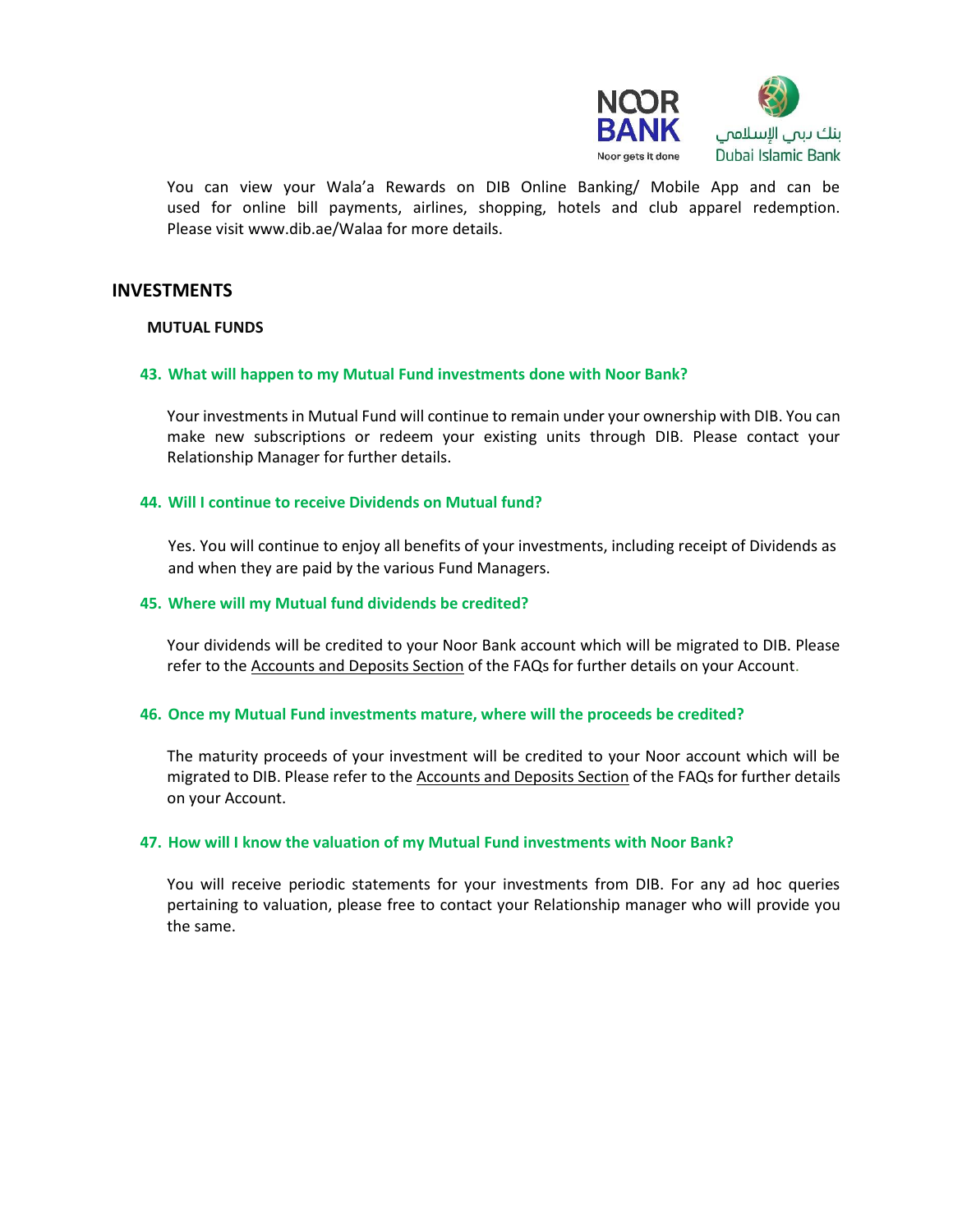

# **48. What will happen to the leverage facilities availed by me for investment in Mutual funds at Noor Bank?**

Your leverage facilities will be assigned to DIB and all the existing terms and conditions of the Facility will continue to apply. The pledge agreement, personal guarantee and any other associated documents will also be transferred to DIB without any modifications. We will keep you updated on any changes that may take place.

### **49. Will our existing profit rate change?**

No. The profit rate of the deals that are already in place will not be changed.

### **SUKUK**

### **50. What will happen to my Sukuk investments done with Noor Bank?**

Your investments in Sukuk will continue to remain under your ownership. The custody of your Sukuk will transfer from Noor Bank to DIB. You can make new subscriptions or redeem your existing units through DIB. Please contact your Relationship Manager for further details.

### **51. Will I continue to receive profit (coupons) on Sukuk?**

Yes. You will continue to enjoy all benefits of your investments, including receipt of profit (coupon) as and when they are paid by the various Fund Managers.

# **52. Where will my Sukuk profit (coupons) be credited?**

Your profit (coupons) will be credited to your Noor account which will be migrated to DIB. Please refer to the Accounts and Deposits Section of the FAQs for further details on your Account.

### **53. Once my Sukuk mature, where will the proceeds be credited?**

The maturity proceeds of your Sukuk investment will be credited to your Noor Bank account which will be migrated to DIB. Please refer to the Accounts and Deposits Section of the FAQs for further details on your Account.

### **54. How will I know the valuation of my Sukuk investments with Noor Bank?**

You will receive periodic statements for your investments from DIB. For any ad hoc queries pertaining to valuation, please free to contact your Relationship manager who will provide you the same.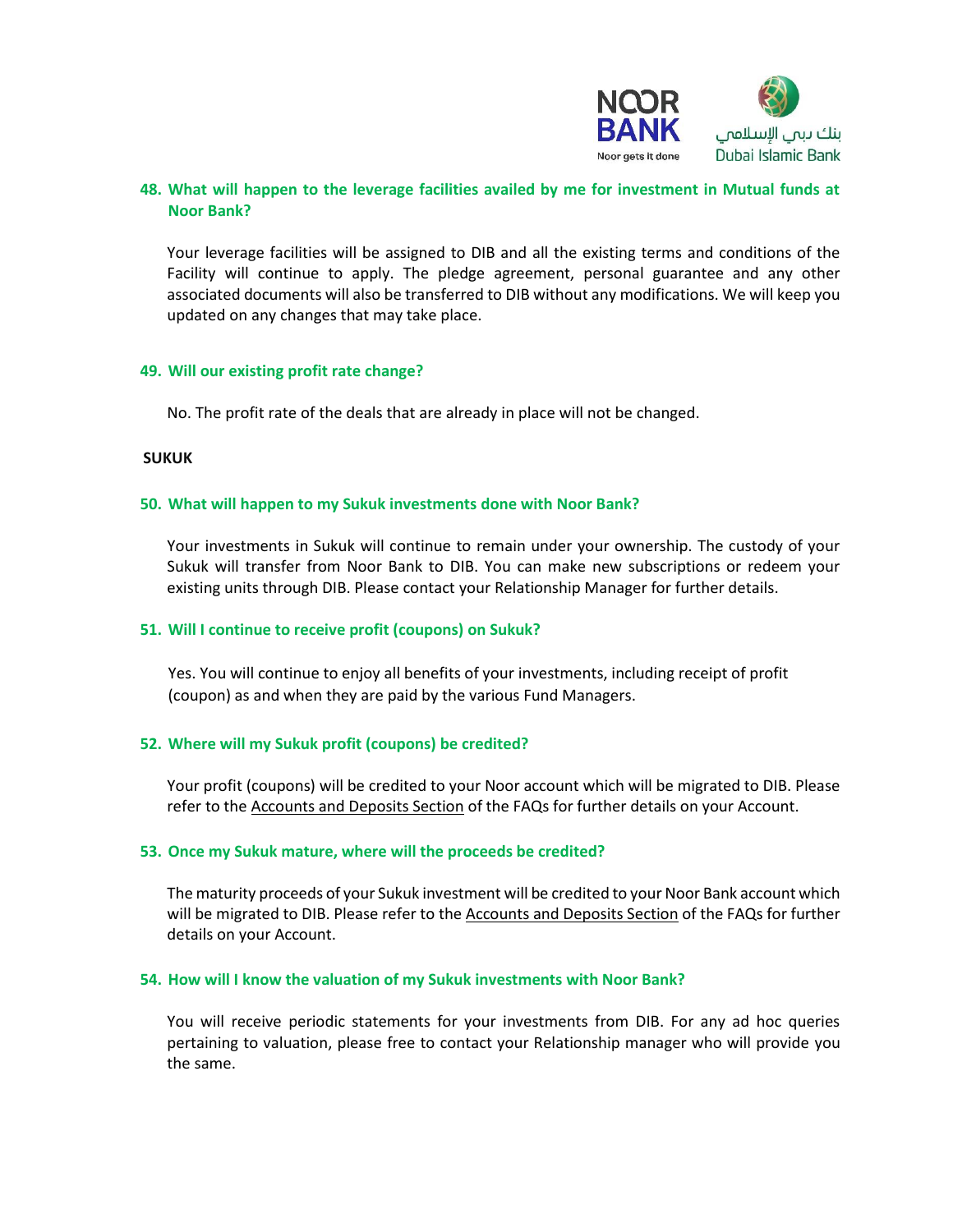

# **55. What will happen to the leverage finance facilities availed by me for investment in Sukuk at Noor Bank?**

Your leverage finance facilities will be assigned to DIB and all the existing terms and conditions of the Facility will continue to apply. The pledge agreement, personal guarantee and any other associated documents will also be transferred to DIB without any modifications. We will keep you updated on any changes that may take place.

# **TAKAFUL**

# **56. I bought a Takaful policy through Noor Bank, what will happen to my plan?**

Your Takaful plan will continue to be in force and contribution deductions will continue from your DIB account. If the Takaful contribution is denominated in foreign currency, it will be converted to AED at the applicable exchange rate before deduction. To know more about the valuation of your plan, you may contact your Relationship Manager.

### **57. Once my Takaful investments mature, where will the proceeds be credited?**

The maturity proceeds of your investment will be credited to your Noor Bank account which will be migrated to DIB. Please refer to the Accounts and Deposits Section of the FAQs for further details on your Account

### **58. What happens to my Takaful plan if I have availed leverage finance facility from Noor Bank?**

Leverage finance against Takaful will not continue to be provided post integration. If you had availed leverage finance facility, you were informed to settle the facility by September 30, 2020. In the event of your inaction, the facility will be settled through liquidation of the plan and excess proceeds will be credited to your accounts.

### **59. We have taken Takaful policy from Noor Bank. What is the new process for any Takaful claim?**

You can connect with your Relationship Manager or Call Center 600 500 607 (till 31<sup>st</sup> October 2020) or +97146092222 ( $1<sup>st</sup>$  November 2020 onwards) for any Takaful related issues.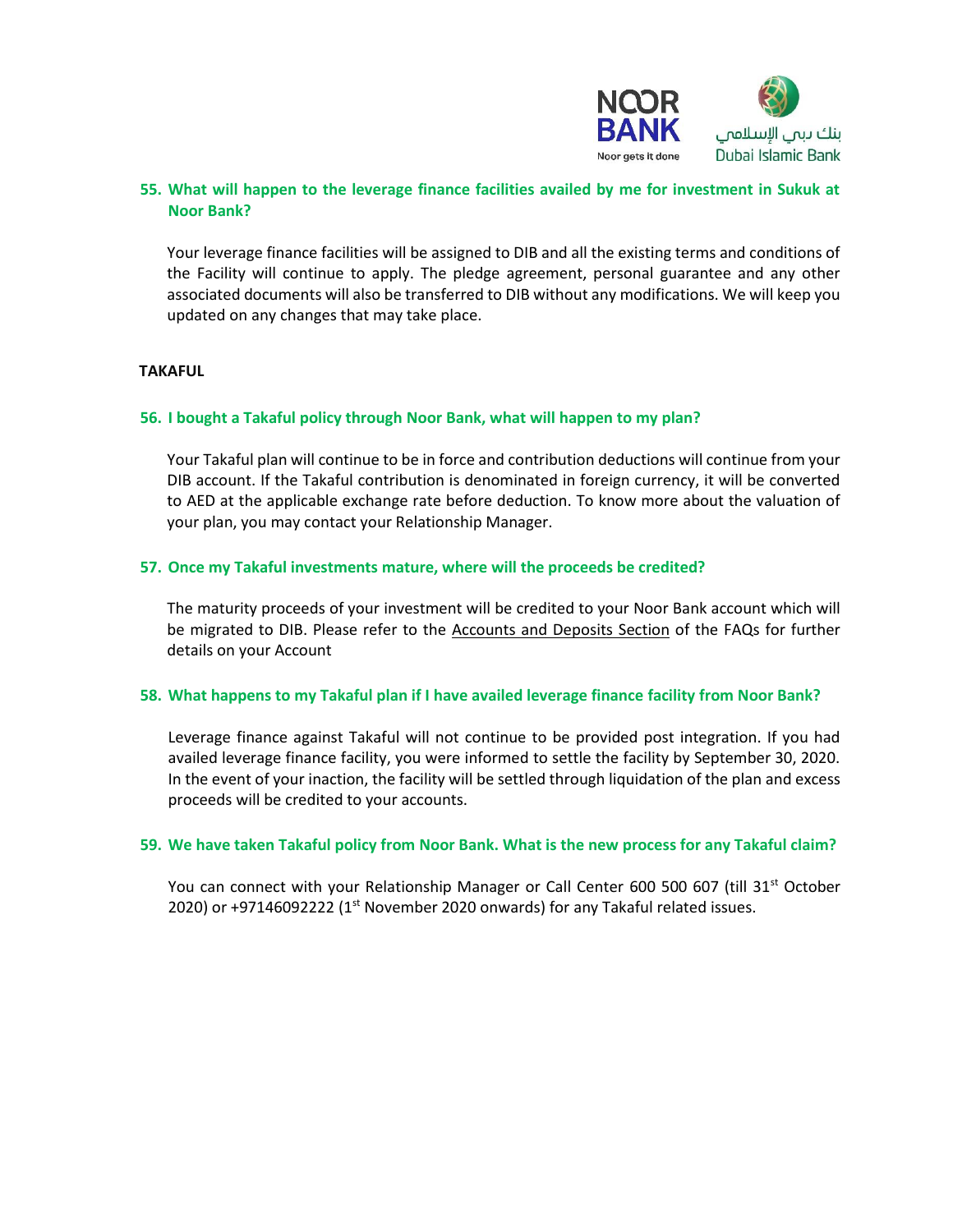

#### **PHYSICAL GOLD**

### **60. I was holding physical gold through Noor Bank, what happened to my holding?**

Physical Gold custody will not be facilitated by DIB post integration. If you were holding physical Gold through Noor, you were informed to take physical custody or liquidate the Gold by 30th September 2020. In the event you have not acted accordingly, your Gold holding will be liquidated and proceeds will be credited to your Noor Bank account.

### **ISLAMIC COVERED DRAWINGS (ICD)**

### **61. What happens to my ICD (Islamic Covered Drawings) facility against Deposits with Noor Bank?**

ICD facility will not be offered by DIB post integration. If you have availed ICD against Deposits, you were informed to settle the ICD facility and close Short Term Investment (STI) Account. In exceptional situation (for Company Accounts), the product was converted into Points Mudaraba based structure based on the respective customer consent. Please contact your Relationship Manager to know more.

# **62. What happens to my ICD (Islamic Covered Drawings) facility against Investments with Noor Bank?**

ICD facility will not be offered by DIB post integration. If you have currently availed ICD against Investments, your Short Term Investment (STI) Account will be closed and any balance in the STI will be utilized to partially settle your outstanding Murabaha obligation. All other terms and conditions of the facility will continue to apply. The pledge agreement, personal guarantee and any other documents associated with the facility will be transferred to DIB without any modifications. We will keep you updated on any changes that may take place subsequently.

# **BUSINESS BANKING**

# **63. How will the bank alert me once my Noor Bank Account is changed to Dubai Islamic Bank Account?**

As a customer you will receive a notification from the bank before your account is migrated with the DIB Customer Identification Number (CIF) and Account Number.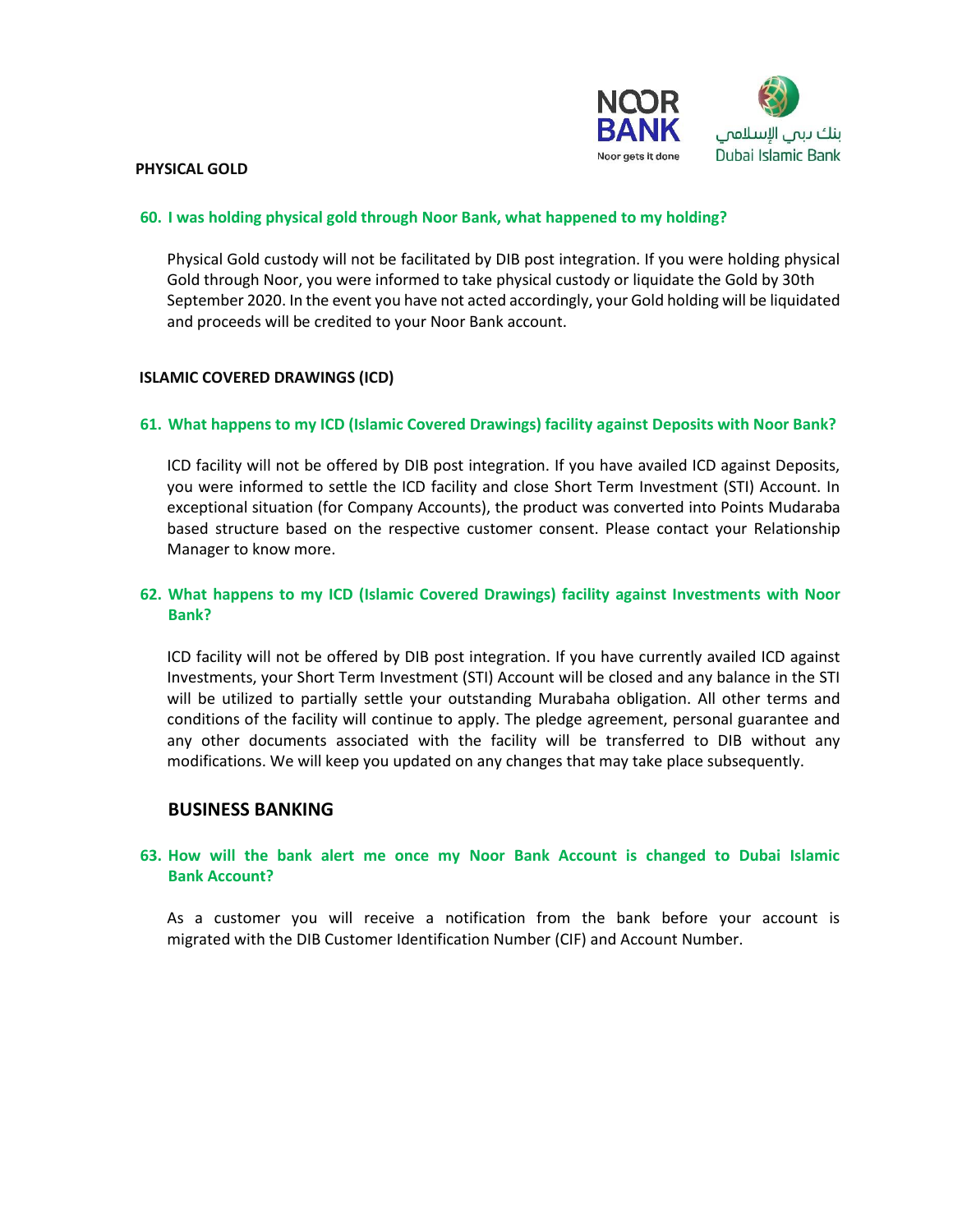

### **64. ls there going to be any change to my Current Account with Noor Bank?**

If you are holding a *Current Account* with Noor Bank, your account will change to an *AI Islami Current Account* in Dubai Islamic Bank.

#### **65. How will I receive my new Dubai Islamic Bank Debit Card and Cheque book?**

Dubai Islamic Bank will courier your new Debit Card and Cheque Book to your address registered with the bank.

### **66. Will my services get affected once my Noor Bank account is migrated to Dubai Islamic Bank?**

Your account balance along with your entire transaction history will be moved to Dubai Islamic Bank on the day of the migration. While you may experience a momentary disruption of service, we will keep you informed in advance and will do our best to provide you with a seamless transition experience.

# **67. What are the features and benefits associated with my new Dubai Islamic Bank Current Account?**

There are several exciting features and benefits associated with your AI Islami Current Account, for details please visit our website.

# **68. How will the bank alert me once my Noor Bank Account is migrated to Dubai Islamic Bank Account?**

As a customer you will receive a notification from the bank before your account is migrated with the DIB Customer Identification Number (CIF) and Account Number.

#### **69. Is there going to be any change to my Savings Account with Noor Bank?**

If you are holding a *Savings Account* in Noor Bank, your account will change to an *AI Islami Savings Account* in Dubai Islamic Bank.

#### **70. How will I receive my new Dubai Islamic Bank Debit Card?**

Dubai Islamic Bank will courier your new Debit Card and Cheque Book to your address registered with the bank.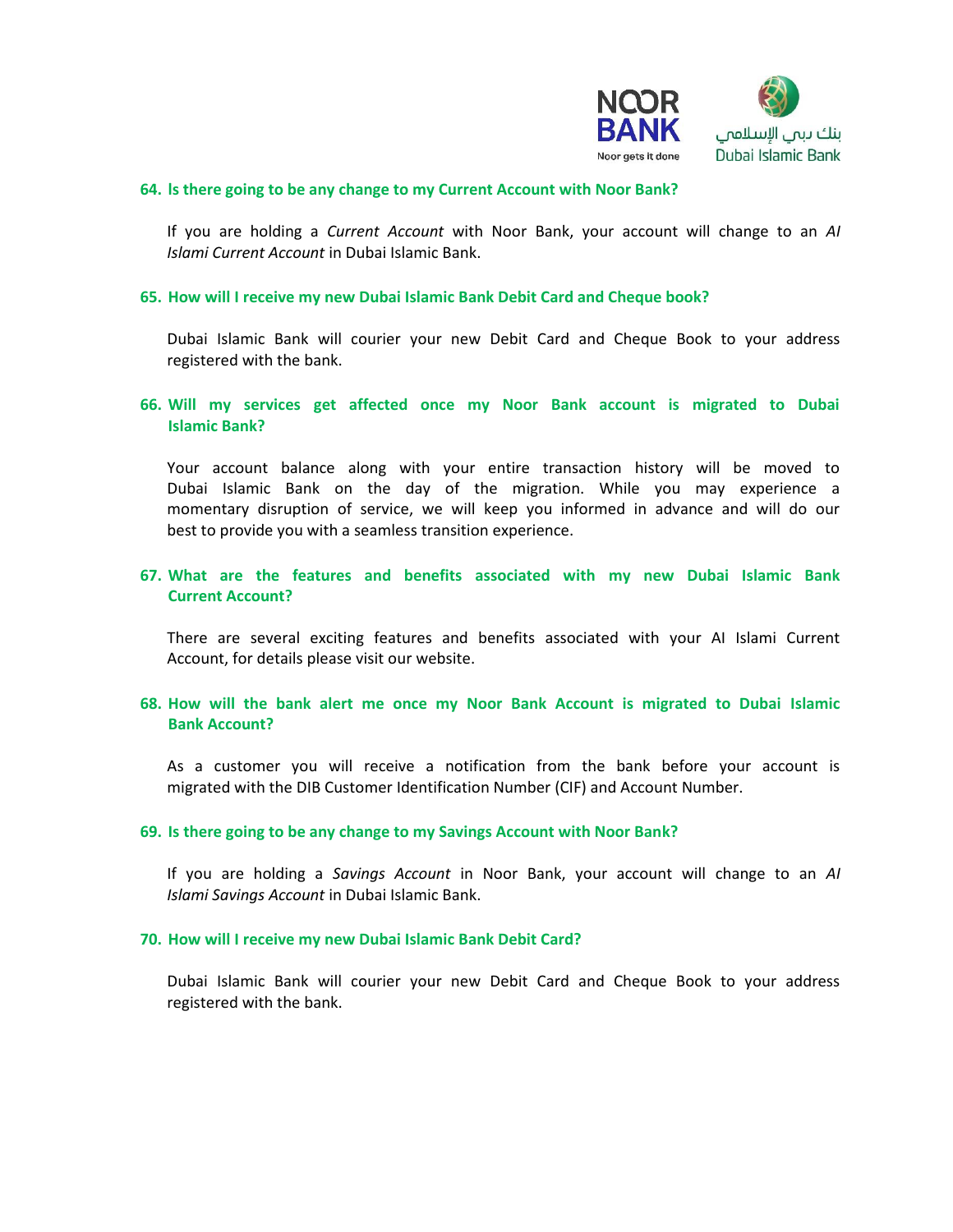

### **71. What happens to our Noor Bank account number/ IBAN and Account Title?**

You will be communicated new Account Number and IBAN. However, your Noor Bank account title will continue to remain the same.

### **72. What happens to our issued cheques of Noor Bank?**

Your Noor Bank cheques will continue to be honored.

### **73. Will change of account number impact payments coming in?**

Payments routed to the old account number will be credited to your Dubai Islamic Bank account with no impact. Change of account number will not impact your operations with the Bank. We however advise you to share your new Dubai Islamic Bank Account Number / IBAN with your business partners to ensure updated information is available to your business partners.

### **74. Do I need to update Standing Instructions?**

All Standing instructions will be moved to Dubai Islamic Bank and will be applicable through your new account with Dubai Islamic Bank.

### **75. What happens to our company's mandates stored with Noor Bank?**

They will stay the same and move to Dubai Islamic Bank.

# **76. We already have a relationship with Dubai Islamic Bank, will my accounts with Noor Bank merge with Dubai Islamic Bank? Can I use the same online banking for the Noor Bank accounts?**

Yes. However, Noor Bank online banking users can only view the accounts but will not be able to execute transactions unless explicitly requested by you. You can initiate your request through your Relationship Manager.

### **77. Will our existing profit rate change?**

No. The profit rate of the deals that are already in place will not be changed with those are deposits / Wakalas or financing facilities